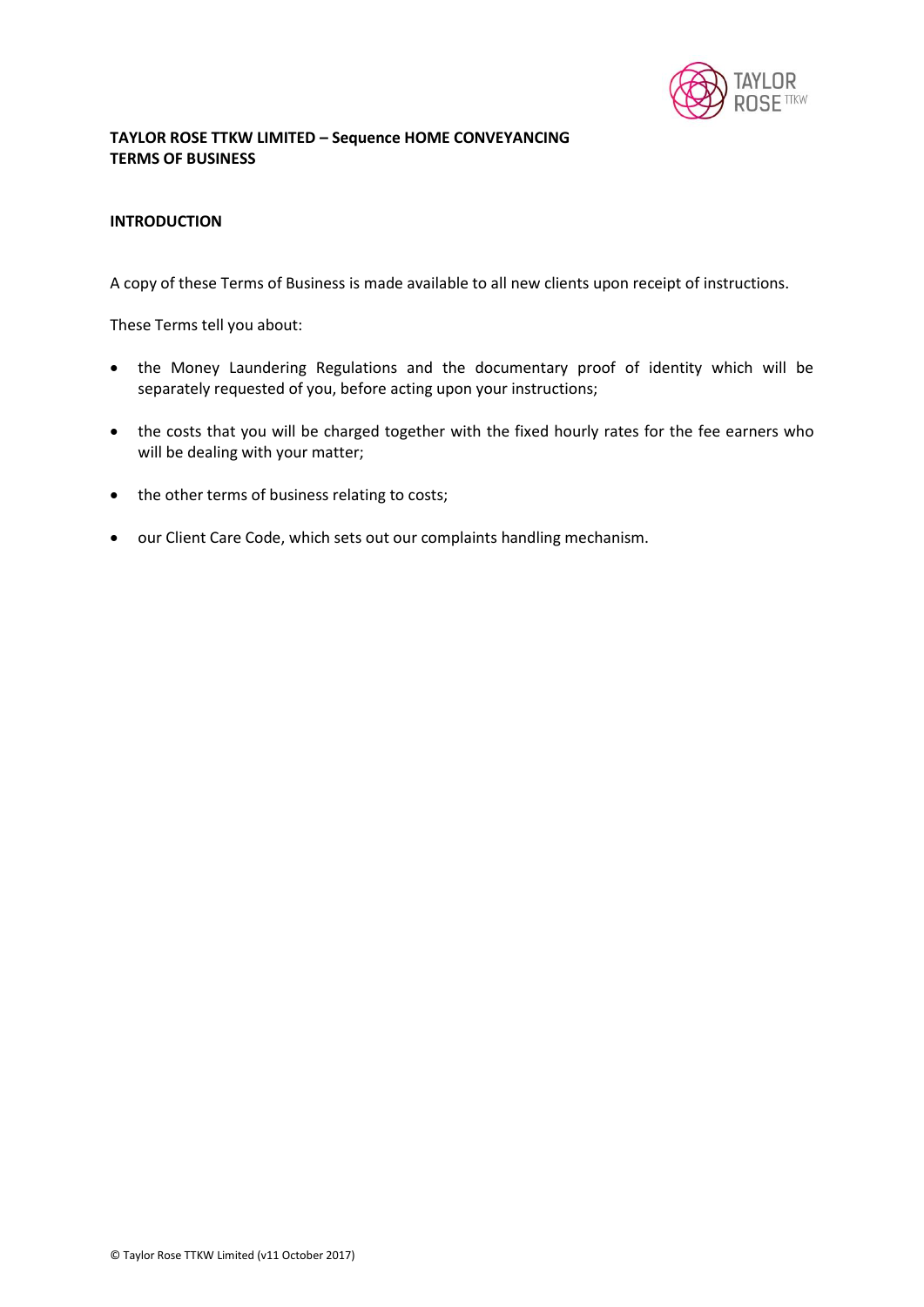

| <b>CONTENTS</b> |                                                                                               | "the                    | means Taylor Rose TTKW Limited and                                     |
|-----------------|-----------------------------------------------------------------------------------------------|-------------------------|------------------------------------------------------------------------|
|                 |                                                                                               | Company"                | any successor practice and any service                                 |
| 1.              | <b>Our Contract</b>                                                                           |                         | company owned or controlled by or on                                   |
| 2.              | Defined terms                                                                                 |                         | behalf of the Company or any of the                                    |
| 3.              | Our Authority and Services                                                                    |                         | Directors;                                                             |
| 4.              | Your Responsibilities                                                                         | "Associated             | means (where you are a body                                            |
| 5.              | Client Care Code (including Complaints Procedure)                                             | <b>Entities"</b>        | corporate) your shareholders, directors                                |
| 6.              | <b>Hours of Business</b>                                                                      |                         | (as individuals not acting together as                                 |
| 7.              | Fees, Expenses and Client Money                                                               |                         | the Board), officers and employees,                                    |
| 8.              | Our Invoices                                                                                  |                         | subsidiaries, parent companies, and                                    |
| 9.              | <b>ID Checks</b>                                                                              |                         | subsidiaries of parent companies, and                                  |
| 10.             | Conflict of Interest                                                                          |                         | (where you are a trade association)                                    |
| 11.             | Information and Confidentiality                                                               |                         | your individual members;                                               |
| 12.             | Custody, Retention and Transfer of Documents                                                  | "Credit                 | means the period of 30 days from the                                   |
| 13.             | <b>Intellectual Property Rights</b>                                                           | Period"                 | date of our invoice for our fees and/or                                |
| 14.             | Joint Instruction                                                                             |                         | expenses;                                                              |
| 15.             | Provisions Relating to Conveyancing Matters and                                               | "Director"              | means a Director of the Company;                                       |
|                 | <b>Green Deal Scheme</b>                                                                      | "Documents"             | means Documents Held For You, Our                                      |
| 16.             | Insurance                                                                                     |                         | Documents and Your Documents;                                          |
| 17.             | Liability                                                                                     | "Documents              | means documents we create or receive                                   |
| 18.             | Proportionate Liability                                                                       | <b>Held For You"</b>    | behalf<br>(including)<br>your<br>on                                    |
| 19.             | Exclusion of Liability - General                                                              |                         | communications from or with third                                      |
| 20.             | Exclusion of Liability for Loss of Profit                                                     |                         | parties, notes of conversations and                                    |
| 21.             | <b>Financial Limit of Liability</b>                                                           |                         | meetings, draft and final documents,                                   |
| 22.             | <b>Non-Excluded Liabilities</b>                                                               |                         | and instructions to and opinions of                                    |
| 23.             | <b>Quality Standards</b>                                                                      |                         | barristers);                                                           |
| 24.             | Termination                                                                                   | "Engagement             | means, in relation to any Matter, the                                  |
| 25.             | General                                                                                       | Letter"                 | letter (or other agreement) recording                                  |
| 26.             | <b>Disclaimers</b>                                                                            |                         | the basis of our engagement;                                           |
| 27.             | Data Protection                                                                               | "Force                  | means any circumstance beyond the                                      |
| 28.             | Law and Jurisdiction                                                                          | Majeure"                | of<br>reasonable control<br>the<br>party                               |
| 29.             | <b>Regulations Affecting Your Cancellation Rights</b>                                         |                         | affected<br>it<br>and<br>includes<br>by<br>telecommunications failure, |
| 1.              |                                                                                               |                         | power<br>supply failure, terrorism, fuel strikes,                      |
|                 | <b>OUR CONTRACT</b>                                                                           |                         | severe weather, computer breakdown,                                    |
| 1.1             | <b>Extent</b>                                                                                 |                         | failure of suppliers to meet delivery                                  |
|                 |                                                                                               |                         |                                                                        |
|                 |                                                                                               |                         | requirements, industrial disputes and                                  |
|                 | These Terms of Business issued by Taylor Rose<br>TTKW Limited, as supplemented and/or amended |                         | absence of personnel due to illness or                                 |
|                 |                                                                                               |                         | injury;                                                                |
|                 | by any relevant Engagement Letter, apply to each                                              | "Internally<br>Provided | means ancillary services (including, but                               |
|                 | Matter we work on for you.                                                                    |                         | not limited to photocopying, document                                  |
|                 |                                                                                               | Services"               | scanning and catering) supplied by us                                  |
| 1.2             | Variation                                                                                     |                         | for which you will be liable to pay;                                   |
|                 |                                                                                               | "Matter"                | means any specific transaction, dispute                                |
|                 | No variation of these Terms shall be effective,                                               |                         | or issue in relation to which you ask us                               |
|                 | unless it is set out in the Engagement Letter or it is                                        |                         | to provide Services whether or not it                                  |
|                 | in writing and is signed by a Director.                                                       |                         | has been defined in an Engagement                                      |
|                 |                                                                                               |                         | Letter or other agreement;                                             |
| 2.              | <b>DEFINED TERMS</b>                                                                          | "Our                    | documents<br>(other<br>than<br>means                                   |
|                 |                                                                                               | Documents"              | Documents Held for You) which we                                       |
|                 | In these Terms of Business:                                                                   |                         | create or receive for our benefit                                      |
|                 |                                                                                               |                         | (including copies of our letters to you,                               |
|                 |                                                                                               |                         | your letters to us, notes of telephone                                 |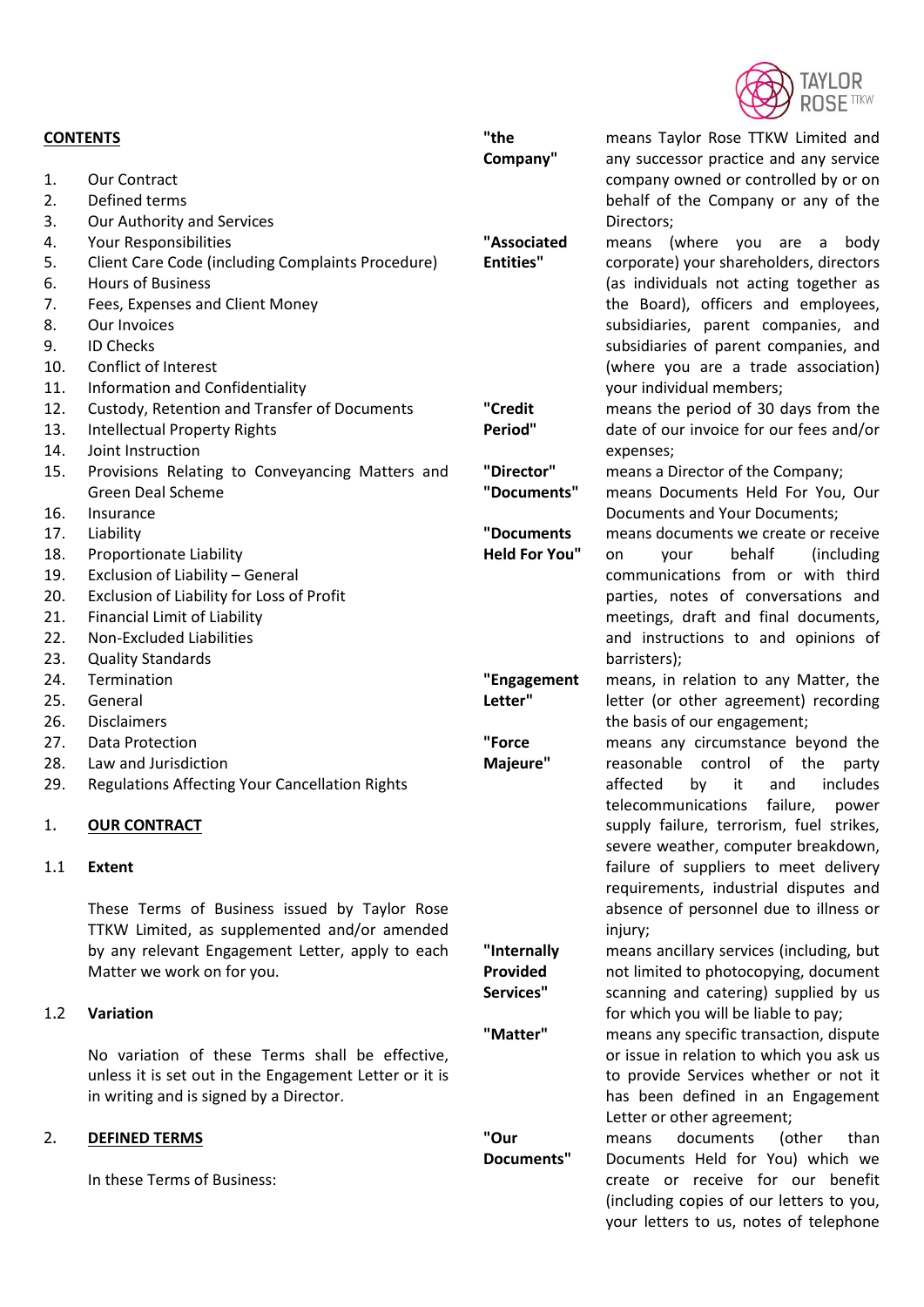

conversations and meetings with you for which we have not charged you, and our preliminary drafts, research materials and internal notes); **"Services"** means all services we provide to you in relation to the relevant Matter; "**we", "us" and "our"** means or refers to the Company; includes the addressee of the relevant Engagement Letter and any other person identified in the Engagement Letter as our client and "Your" shall have a cognate meaning; and **"Your Documents"** means documents which you give or lend to us to enable us to provide Services.

# 3. **OUR AUTHORITY AND SERVICES**

#### 3.1 **Our Authority**

You give us full authority to act for you to the fullest extent necessary or desirable to provide the Services. In particular, we may engage barristers and other third parties and otherwise incur on your behalf reasonable expenses of a type which it is necessary or desirable to incur in relation to the Services in question.

If we so require, you will contract directly with any third party so engaged by us and assume direct responsibility to them for the payment of their fees and expenses.

#### 3.2 **Our Services**

The Director at the Company named in any Engagement Letter will be the Director primarily responsible for the provision of our Services. That Director has complete discretion to deploy such of our lawyers, trainee lawyers, paralegals or other staff as he/she deems necessary or desirable to ensure appropriate delivery of the Services.

We only advise on the Law of England and Wales. If you require advice on the law of other jurisdictions, we will, with your agreement, instruct lawyers practising in that jurisdiction to give such advice, on the same basis as we engage other third parties on your behalf.

#### 4. **YOUR RESPONSIBILITIES**

In addition to any responsibilities set out in the Engagement Letter which has been sent to you, you will or will make reasonable endeavours to:

- provide us with timely and adequate instructions, information and materials to allow us to perform the Services for you;
- notify us promptly of any changes or additions to instructions, information and materials previously provided by you or on your behalf;
- safeguard any documents and/or materials which are likely to be required in performing the Services for you;
- provide us access to all documentation pertinent to your Matter as reasonably requested by us;
- ensure that all information provided to us is complete in all material respects and not misleading;
- not deliberately mislead us;
- co-operate with us;
- attend any appointment, court hearing, medical or other examination which we reasonably request you to attend; and
- make payment for disbursements and expenses promptly and when required.

# 5. **CLIENT CARE CODE**

# 5.1 **Code**

We want you to be happy with every aspect of our Service. We therefore operate a Client Care Code, the principles of which are:

- We are committed wholeheartedly to the professional standards laid down by the Solicitors Regulation Authority.
- You will be told clearly at the outset the issues and how we advise they be dealt with, and the immediate steps we will take on your behalf.
- You will be notified of the name of the person or persons who is or who are dealing on a day to day basis with your Matter and the name of the supervising Director.
- You will be told the name of the new fee earner if the Matter is transferred from one fee earner to another.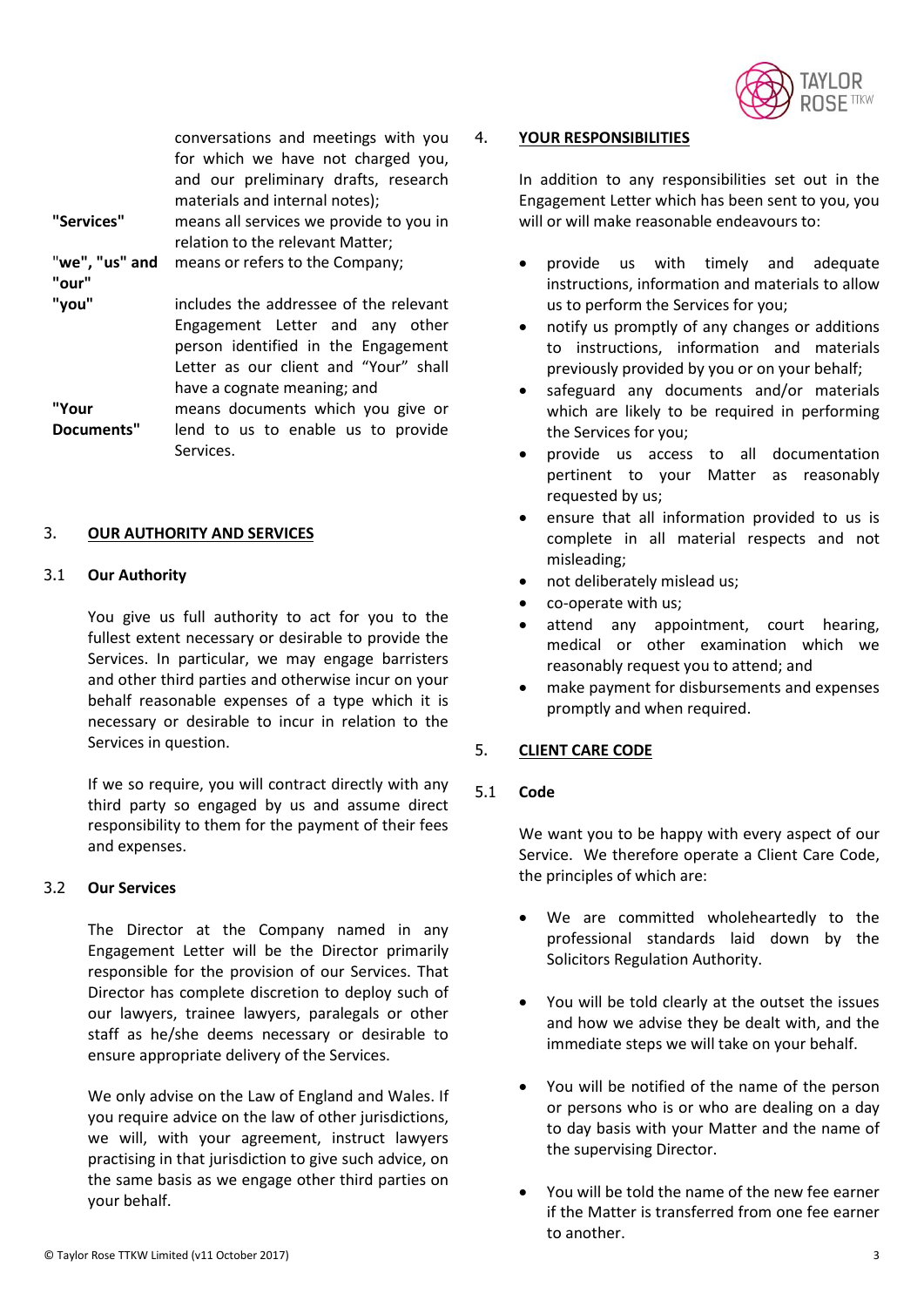

We cannot guarantee that the fee earner or supervising Director will be available on demand, but we will do our best to get back to you promptly.

You will be informed of the progress of your matter by telephone or in writing and the reason for any serious delay. We will update you on the likely timescales for each stage of your Matter and any important changes in those time estimates.

If you do not understand anything, please always ask. We will explain any important document in plain language; if you still are unclear as to the position, please say so.

Never be afraid to ask for an appointment to discuss your case. Since time is money, do not be afraid to bring a written list of questions and note the answers. This can also be helpful when telephoning so you do not forget any point.

There may be certain preparatory tasks that you ought to consider carrying out yourself to save costs. An example is putting the papers in order and flagging material items. That is helpful to us, and lowers your bill by saving the time we would otherwise spend.

At the end you will be sent a bill and a letter confirming the Matter has been completed and, where necessary, summarizing any continuing consequences.

If in doubt, ask. If you are still unclear or disagree, you can ask for confirmation by letter and you can then write with your comments for our review.

The Company's policy is not to accept cash from clients for sums greater than £500.00. If you try to avoid this policy by depositing cash directly with our bank, we may decide to charge you for any additional checks we decide are necessary to prove the source of the funds. Where we have to pay money to you, it will be paid by cheque or bank transfer. It will not be paid in cash or to a third party.

We cannot accept funds from business accounts (unless we act on behalf of the business).

### 5.2 **Complaints Procedure**

It is important to us that we provide services of the highest quality to all of our clients. We shall ensure that any complaints identified are dealt with in accordance with this procedure.

All complaints will be dealt with sympathetically and promptly to ensure you receive a high standard of service and client care in the delivery of our services.

Where a client wishes to make a formal complaint, we have a strict procedure and timescales we adhere to. Clients should notify us of a complaint in writing addressed to our Client Care Coordinator Claudine Booker in the first instance. In Claudine's absence, clients shall be referred to Adrian Jaggard, who is the supervising Director.

We will acknowledge a complaint within seven days. An impartial investigation will then be carried out.

A full response will be given to you within 28 days unless the complaint is complex and requires more time. In that case, you will be notified and given an alternative period of time in which we will respond. It will not exceed eight weeks.

We will reply to complaints in writing and provide our views regarding the complaint and how we propose to resolve it.

If you remain dissatisfied with the outcome or the way your complaint has been handled, you may write to Adrian Jaggard (Director). Adrian Jaggard will endeavour to respond to you and suggest any alternative proposals to resolve the complaint, usually within 28 days of the complaint being referred to him.

If still unresolved at that stage, you have the option of taking your complaint to the Legal Ombudsman (this option does not apply to most businesses – unless the business is within the definition of a micro enterprise, charities or clubs with annual income exceeding £1m, or trustees or a trust with assets worth more than £1m). You must bring your complaint to the Legal Ombudsman within six months of receiving a final written response from us about your complaint and within six years from the date of the act or omission giving rise to the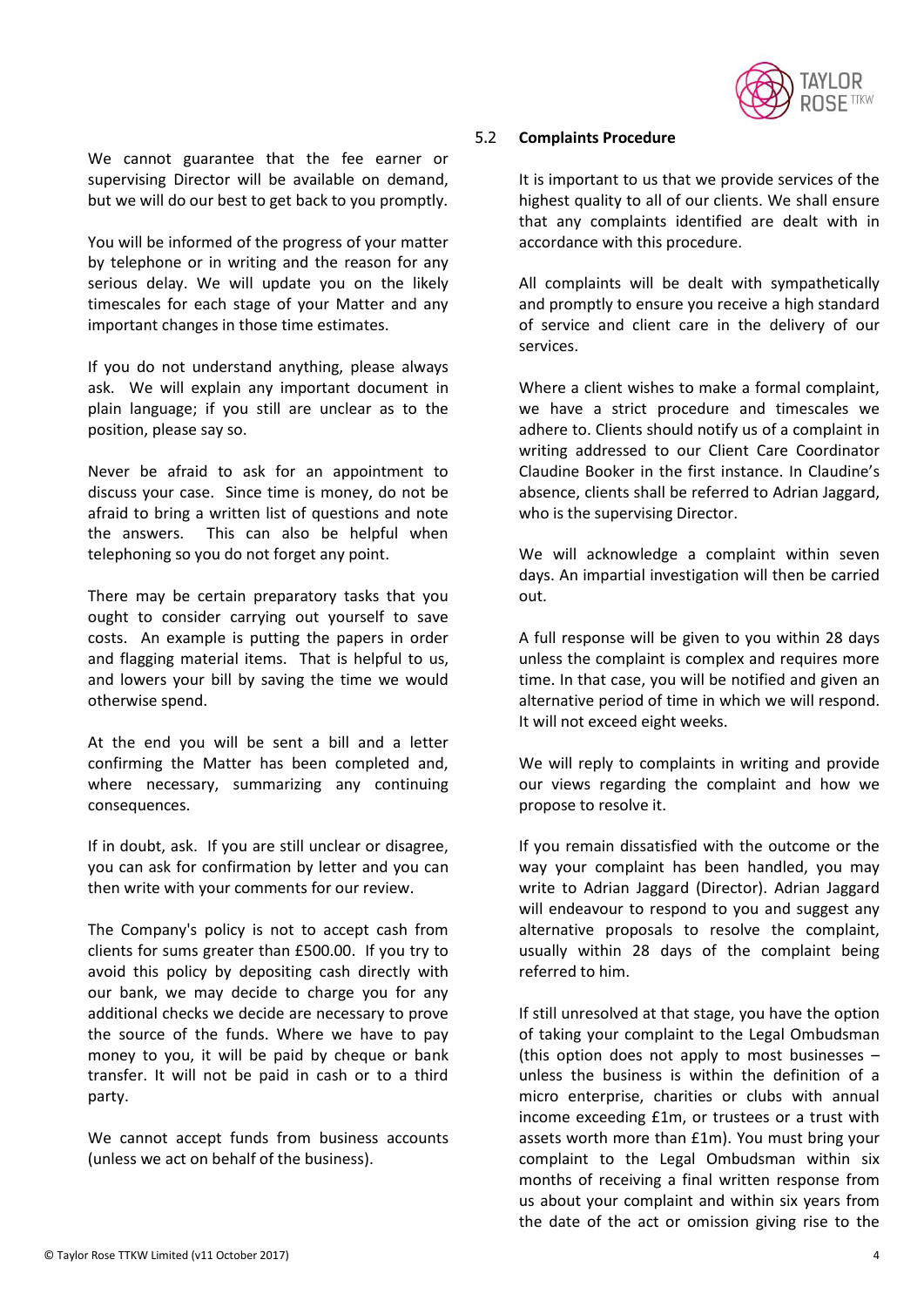

complaint (or if outside of this period, within three years of when you should reasonably have been aware of it).

The Legal Ombudsman may:

- Investigate the quality of professional service supplied by a solicitor to a client.
- Investigate allegations that a solicitor has breached rules of professional conduct.
- Investigate allegations that a solicitor has unreasonably refused to supply a professional service to a prospective client.
- Investigate allegations that a solicitor has persistently or unreasonably offered a professional service that the client does not want.

The contact details of the Legal Ombudsman are:

P. O. Box 6806, Wolverhampton WV1 9WJ

Telephone: 0300 555 0333 Email: [enquiries@legalombudsman.org.uk](mailto:enquiries@legalombudsman.org.uk) Website: [www.legalombudsman.org.uk](http://www.legalombudsman.org.uk/)

Alternative complaints bodies Ombudsman Services, ProMediate and Small Claims Mediation exist which are competent to deal with complaints about legal services should both of us wish to use such a scheme.

We do not agree to use those complaints bodies, but we may reconsider if you wish to do so.

You have the right to object to your bill by making a complaint to the appropriate body and/or by applying to the Court for an assessment of the bill under Part III of the Solicitors Act 1974.

The Company is not obliged to comply with this Complaints Procedure in relation to any dispute in which we seek:

- An order or award (whether interim or final) restraining the complainant from doing any act or compelling the complainant to do any act.
- A judgment or award for a liquidated sum where there is no arguable defence.

The following procedure will be used when a complaint is received about one of our lender clients by one of their clients.

- Any complaint whether made verbally or in writing, whether to the case handler, colleague or reception, will immediately be brought to the attention of Claudine Booker (Client Care Coordinator) in the first instance.
- A complaints form will be completed and sent together with a copy of the client's complaint letter to the lender client within 24 hours of the complaint being received by the Company.
- The lender client will investigate the complaint and advise the Company on the appropriate responsese. If the client is dissatisfied with the response, the lender client will deal with the ongoing complaint and will keep the Company informed of the outcome.

# 6. **HOURS OF BUSINESS**

London: 9.00 am to 6.00 pm Monday to Friday

Northampton: 9.00 am – 5.30 pm Monday to Friday. A telephone enquiry service is available from  $9.30$ am  $- 4.30$  pm Saturday and 10am to 3.30am Sunday.

Peterborough: Office hours 9.00 am to 5.00 pm Monday to Friday. Reception is open to accept documents, payments and carry out ID checks 8.00 am to 7.00 pm Monday to Friday and 11.00 am to 2.00 pm Saturday. A telephone enquiry service is available from 9.30am – 4.30 pm Saturday and 10am to 3.30am Sunday.

All other offices: 9.00 am to 5.00 pm Monday to Friday

# 7. **FEES, EXPENSES AND CLIENT MONEY**

# 7.1 **General**

Unless otherwise agreed in the Engagement Letter, our fees will be calculated principally by reference to the time spent by us in providing the Services at the hourly rates applicable to the relevant staff.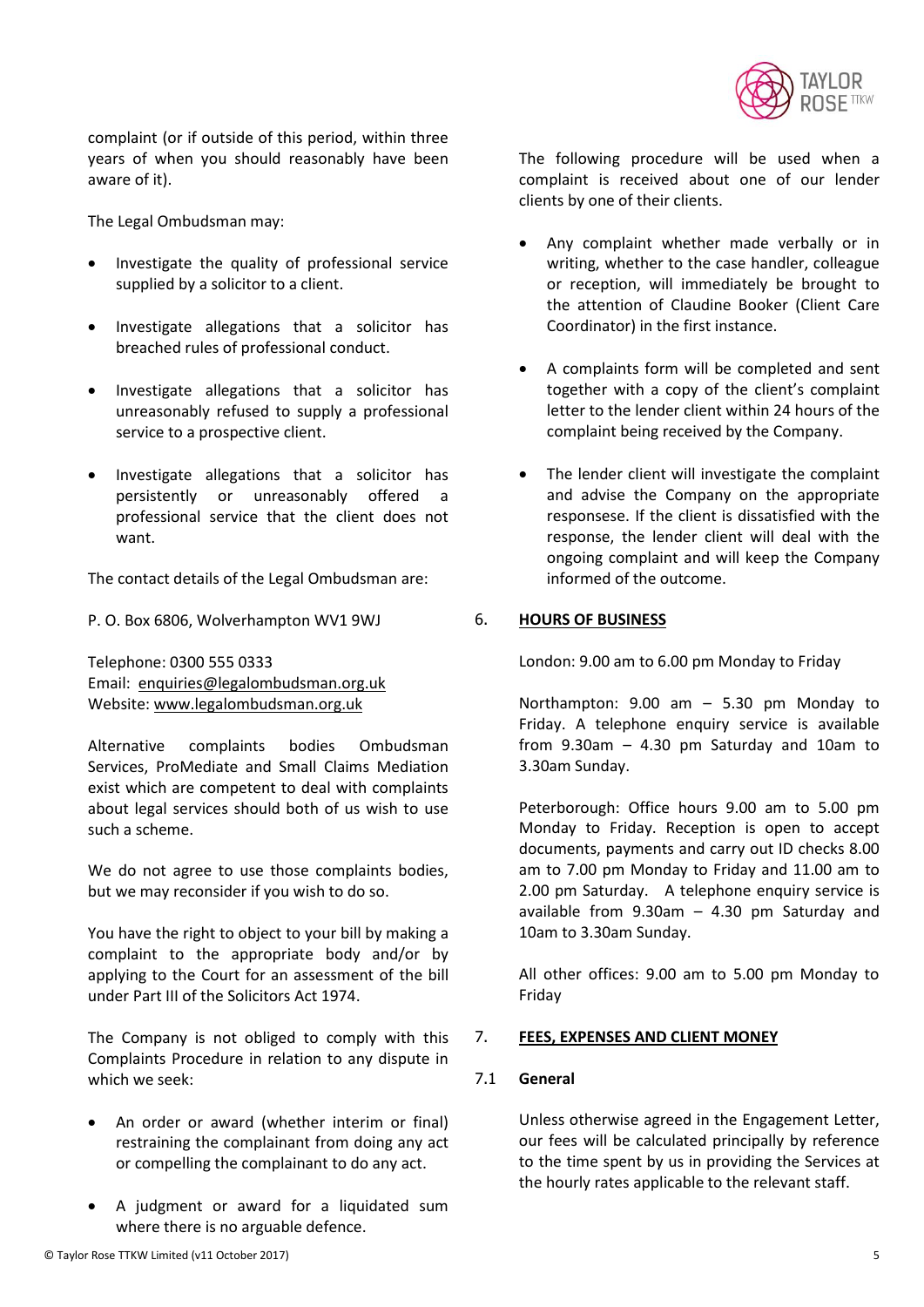

We may, in accordance with professional guidelines, also charge a premium (where reasonable to do so) to take account of the nature, responsibility, complexity, value and urgency of the Services and other criteria specified in those guidelines. The premium is likely to take the form of a mark-up on the hourly rates.

The hourly rates of each of our Directors, partners, solicitors, trainee solicitors, case handlers, paralegals and other staff are reviewed from time to time and we will inform you of any variation in these rates applicable to your Matter and the date upon which they take effect.

Whilst you may be insured in relation to such expenses, you will have primary responsibility for paying the expenses we incur in the course of providing the Services (including travel and subsistence expenses, search and filing fees, court fees and barristers', foreign lawyers' and other third parties' fees and expenses); we have no obligation to pay for such expenses unless you have provided us with the funds for that purpose.

You will also be liable to pay for Internally Provided Services at our prevailing rates. References to "expenses" in these Terms of Business include Internally Provided Services.

VAT will be charged at the appropriate rate on all fees and expenses. VAT is currently at the rate of 20%, except in relation to work carried out prior to 4 January 2011.

# 7.2 **Limited Companies**

When agreeing to act or during acting on behalf of a limited company, we may require a director and/or controlling shareholder to sign a form of personal guarantee for our fees and expenses. If such request is refused, we will be entitled to refuse to act or to stop acting and require immediate payment of any fees on a time spent basis and expenses as set herein.

# 7.3 **Payments on Account**

We may require you to make a payment to us on account of our fees and expenses at any time and on more than one occasion. Money paid on account which is not subsequently required for fees and expenses will be returned promptly.

# 7.4 **Quotations and Estimates**

Based on the information you have given to us, we will provide you with a written illustration of anticipated legal fees and third party expenses. The provision of figures (orally or in writing) from time to time for the likely cost of a piece of work is an estimate only and does not constitute a contract to carry out the work at that cost.

Under Sequence Home Conveyancing, the legal fees are offered on a "no sale, no legal fee" basis. When contracts are exchanged for the sale or purchase of your property, the legal fees will then become due.

Our fee illustration assumes that the Conveyancing required will be for a normal residential property. If it transpires that additional legal services are requested or required, additional legal fees will be payable, as set out in Clause 7.5 below. Unless stated in writing to the contrary, any quotation or estimate does not include any expenses or VAT.

 In addition (and in relation to a conveyancing Matter) when the fee illustration provided includes a Land Registry registration fee, the fee contained in the illustration is given on the basis that we can submit your registration application electronically. In the event that we are not able to submit the application electronically due to Land Registry constraints, further fees may be payable by you in accordance with the Land Registry's fee scales as follows:

| Fee Chargeable: |
|-----------------|
| £40.00          |
| £80.00          |
| £190.00         |
| £270.00         |
| £540.00         |
| £910.00         |
|                 |

#### 7.5 **Additional Legal Fees for Conveyancing Matters**

Occasionally you may request or require additional legal work which falls outside scope of the legal fee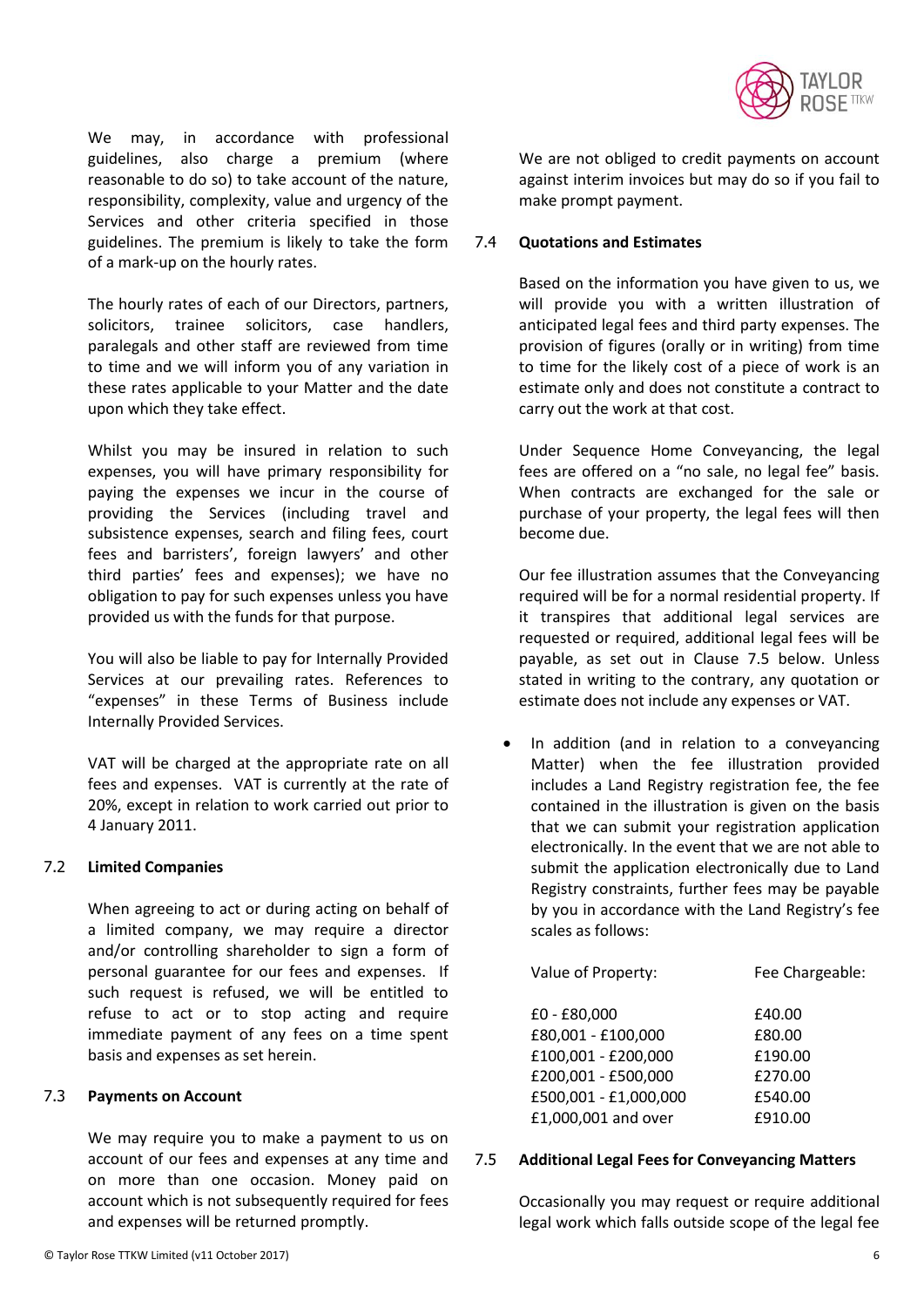

illustration provided to you. If you request or require additional services, we can provide fixed, transparent pricing for these. You will be provided with a Menu of Optional Additional Services document with the Engagement Letter.

# 7.6 **Custody of Client Money and Interest**

As part of carrying out instructions we may need to hold client money in our client account. We cannot carry out a banking service for clients and will only hold monies specifically related to the Matter concerned.

We are required to have in place an interest policy. We have an obligation to account to clients for interest when it is fair and reasonable to do so, using a fair and reasonable structure to calculate such interest.

Holding client funds is incidental to the carrying out of legal instructions. The bank account in which we hold client money (general client account) must enable funds to be immediately available. As a result, the interest accrued is likely to be lower than could be achieved were the funds held elsewhere for the period.

In the ordinary course when we act for you we will hold any money of yours in our general client account on your behalf. When we pay out funds or on completion of the matter, we pay you interest on the sums we have been holding except:

- if in accordance with your instructions or any agreement you have entered into or undertaking we have given on your instructions, the interest has been paid to a third party; or
- if the interest is less than £20.00.

Interest is calculated at the following rates on funds held in our general client account and is paid to clients gross:

- sums held up to £50,000.00 interest paid at 3% below Bank of England base rate;
- sums held from £50,000.01 to £249,999.99 interest paid at 2.25% below Bank of England base rate;
- sums held from £250,000.00 to £999,999.99 interest paid at 2% below Bank of England base rate; and
- sums held of £1,000,000.00 and above interest paid at 1.85% below Bank of England base rate.

When the Bank of England base rate is so low that those calculations would give negative percentages, we calculate interest at a rate of 0.10%.

We can arrange for funds to be placed in a higher earning separate designated deposit account if the transaction meets certain criteria. In that event we would account to you for the full amount of interest received from the bank.

The criteria for these purposes are that we would hold a high value sum of £1,000,000 or more (or the equivalent at the time you pay it to us in foreign currency) for two weeks or more. However, we are prepared to discuss those parameters with you. Clearly, the important factor is the impact on the interest you will receive, and the higher the sum the shorter the period that will be relevant.

If you would prefer to contract out of the policy to apply interest to any Matter, that can be done in the form of a written agreement.

In the event of a banking failure it is unlikely that the firm would be held liable for any losses of client account money. If a corporate body client is not considered a small company by the Financial Services Compensation Scheme ("FSCS"), then they will not be eligible for compensation. We currently hold our client account funds in Barclays Bank. The £85,000 FSCS limit will apply to each individual client so if you hold other personal monies yourself in the same bank as our client account, the limit remains £85,000 in total, so it may be advisable to check with your own bank as some banks now trade under different trading names. However, with effect from 3 July 2015, the FSCS will provide a £1 million protection limit for temporary high balances held with a bank, building society or credit union if it fails. Further details relating to what constitutes a temporary high balance and the rules relating to the protection can be found at [www.fscs.org.uk.](http://www.fscs.org.uk/) In the event of a bank failure you agree to us disclosing details to the FSCS.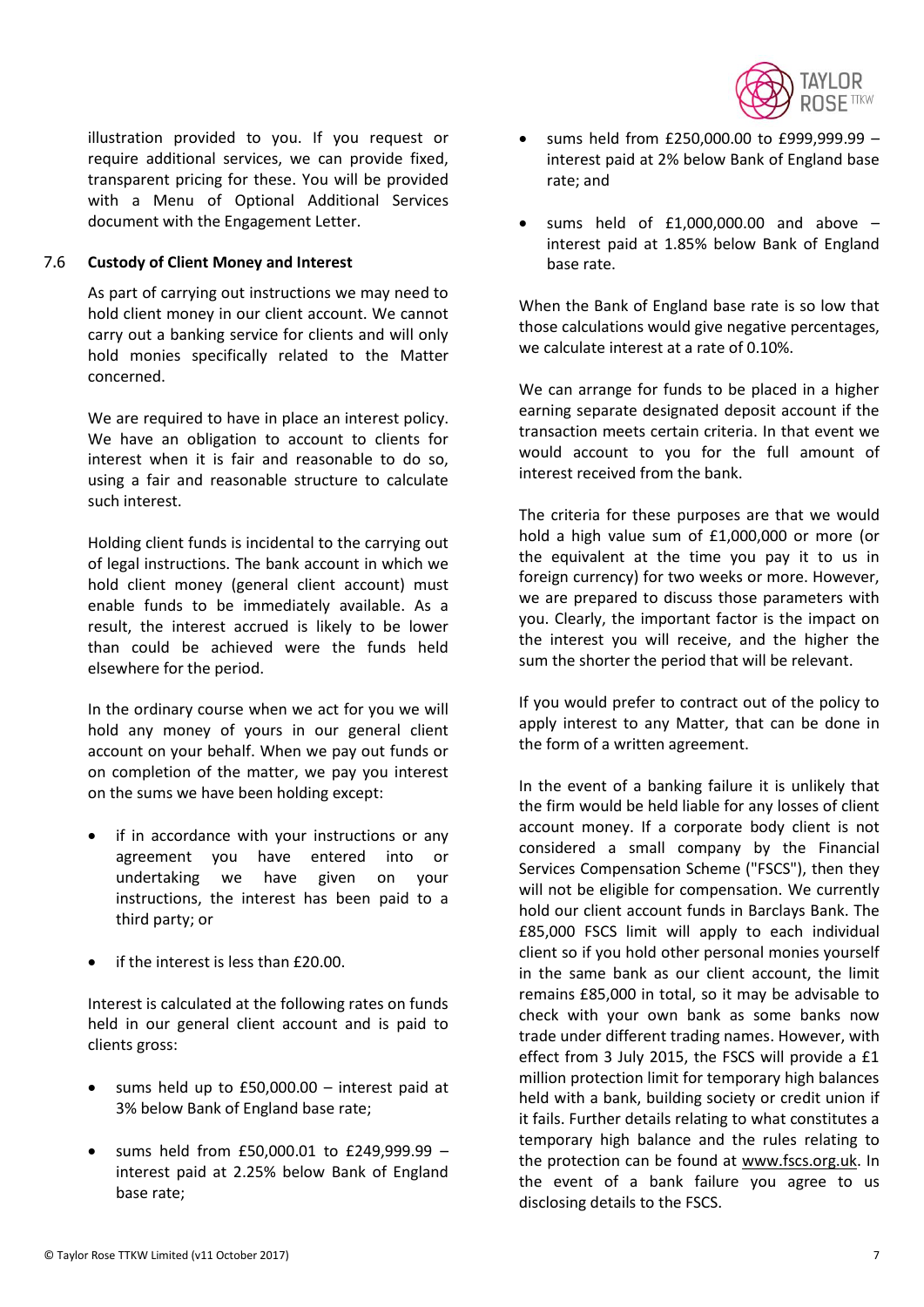

Any interest recovered from your opponent in litigation matters on our costs and disbursements shall belong to this company less any interest paid on disbursements held by us for and on behalf of you or the person or persons to whom the disbursements are ultimately paid.

# 7.7 **Commissions**

If we receive a commission from a third party arising from work we are doing for you, we will credit you with the commission unless you have agreed otherwise or the amount is less than twenty pounds (£20) excluding VAT.

# 8. **OUR INVOICES**

### 8.1 **Frequency of Invoices**

Unless otherwise agreed in the Engagement Letter, we will be entitled to invoice you in respect of our fees on completion of each Matter. At the end of our financial year we shall be entitled to bring up to date our invoicing in respect of all your then unbilled work.

#### <span id="page-7-0"></span>8.2 **Payment Terms**

You will pay our invoices within the Credit Period in the currency in which they are expressed, without any deduction, set off or counterclaim. We may charge interest on sums outstanding from the end of the Credit Period until the date of payment. The rate we will apply is the same rate as that which applies from time to time to judgment debts under the Judgments Act 1838, which is currently 8% per annum.

### 8.3 **Suspension of Services**

If you do not pay any invoice by the end of the Credit Period, or a sum on account within seven days (or such longer period as we may specify) of our demand, or sums outstanding exceed a credit limit set by us, we may suspend or terminate the provision of all or any Services (and instruct any third parties engaged by us to suspend the provision of their services) and may invoice you for all accrued fees and expenses.

#### 8.4 **Third Party Payments**

In some circumstances, you may have a right of recovery or indemnity against a third party in respect of all or part of our invoices, but we are not permitted to issue a VAT invoice to any person other than you in any circumstances, and you remain liable to us to pay our invoices notwithstanding such a right.

### 8.5 **Right to Retain Money, Documents and Property**

As a contractual right, in addition to any right to retain money, Documents and property available to us under the general law (lien), we have the right to retain your money, Documents and property (whether held in relation to the Services for which payment has not been made or any other Services) until you have paid us in full.

### 9. **ID CHECKS**

# 9.1 **Money Laundering Regulations/The Proceeds of Crime Act 2002**

We are required to comply with the Money Laundering Regulations and in particular to verify the identity and permanent address of all new Clients. That is consistent with the policy adopted worldwide by financial and government authorities to prevent the use of laundering systems to disguise the proceeds of crime.

If you are a new client or an existing client who has not previously supplied information, and where simplified due diligence does not otherwise apply, you will be asked to supply as a minimum one item from List A and one item from List B:

#### **LIST A – Proof of Identity:**

- 1. Current fully signed Passport.
- 2. UK Photo card Driving Licence.

#### **LIST B – Address Verification:**

- 1. A bill for the supply of electricity, gas, water or telephone services (provided it is fewer than three months old). Mobile phone bills are not acceptable.
- 2. Television Licence renewal notice.
- 3. Council Tax bill (provided it is fewer than three months old).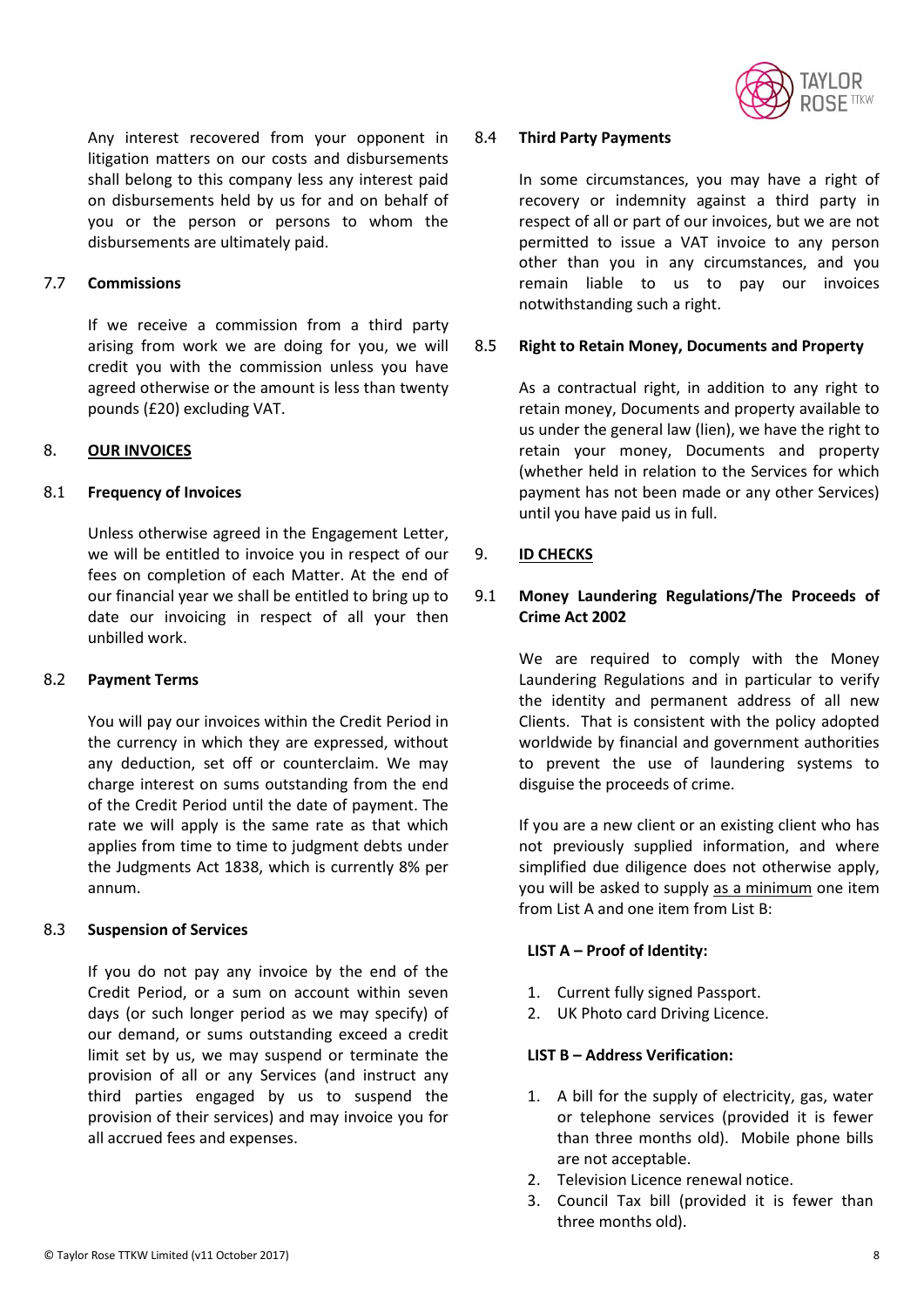

- 4. Recent Tax Coding Notice.
- 5. Recent Mortgage Statement.
- 6. Credit Card/Bank Statement (provided it is fewer than three months old) showing current address.

Your introducing estate agent will assist you in providing certified copies of these items to us, and if these are not sufficient, or we have further queries, we will let you know.

We may request additional identification from you if the nature of your Matter requires this and you will agree to provide this to us if it is requested by us.

Under the provisions of the Proceeds of Crime Act 2002 ("POCA"), we may be required to make a report to the relevant authorities if at any time we become aware of or suspect (whether from you or any other person) the existence of the proceeds of crime in relation to any Services on which we are engaged. Our obligation to make such a report will, in certain circumstances, override our duty of solicitor/client confidentiality and we may not be permitted to inform you whether or not we have made, or might intend to make, such a report.

We may terminate the provision of any Services to you, or be instructed to do so by the relevant authorities, if you fail to comply with your obligation to provide evidence of identity or we suspect that you or any other party connected with you or with the Matter is involved in activities proscribed by POCA.

# 10. **CONFLICT OF INTEREST**

# 10.1 **Definition**

'Conflict of Interest' means any situation where:

- we owe (or, if we accepted your instructions, would owe) separate duties to act in the best interests of two or more clients in relation to the same or a related Matter and those duties conflict, or there is a significant risk that those duties may conflict; or
- our duty to act in your best interests in relation to a Matter conflicts, or there is a significant risk that it may conflict, with our own interests in relation to that or a related Matter; or

 we have confidential information in relation to a client or former client, and you wish to instruct us on a Matter where that information might reasonably be expected to be material and you have an interest adverse to our other client or former client, and for the purposes of this paragraph "you" does not include Associated Entities.

### 10.2 **Similar Activities**

Subject to paragraph [10.3,](#page-8-0) we may act for parties engaged in activities similar to or competitive with yours.

### <span id="page-8-0"></span>10.3 **Third Parties**

Subject to paragraph [10.5,](#page-8-1) once we have agreed to act for you in relation to a Matter, we will not act for a third party in relation to the same Matter if there is a Conflict of Interest between that third party's interests and your interests.

### 10.4 **Instructions Creating a Conflict of Interest**

We may decline to act for you where accepting your instructions would create a Conflict of Interest or cause us to break an existing agreement with a third party.

# <span id="page-8-1"></span>10.5 **Consent**

Where our professional rules allow, and subject to satisfying the requirements of those rules (for example by implementing an information barrier), we may act for you and another client where a Conflict of Interest would otherwise exist, provided that we have the consent of both parties. We do not require your consent to act against an Associated Entity.

### 10.6 **Cessation of Services**

If, whether through a change in circumstances or otherwise, we find that we have agreed to provide Services to you in circumstances which give, or could give, rise to a Conflict of Interest we will discuss with you how to deal with the conflict and may, except as provided in paragraph [10.5,](#page-8-1) be obliged to stop providing Services to you and/or to all other clients affected by the Conflict of Interest.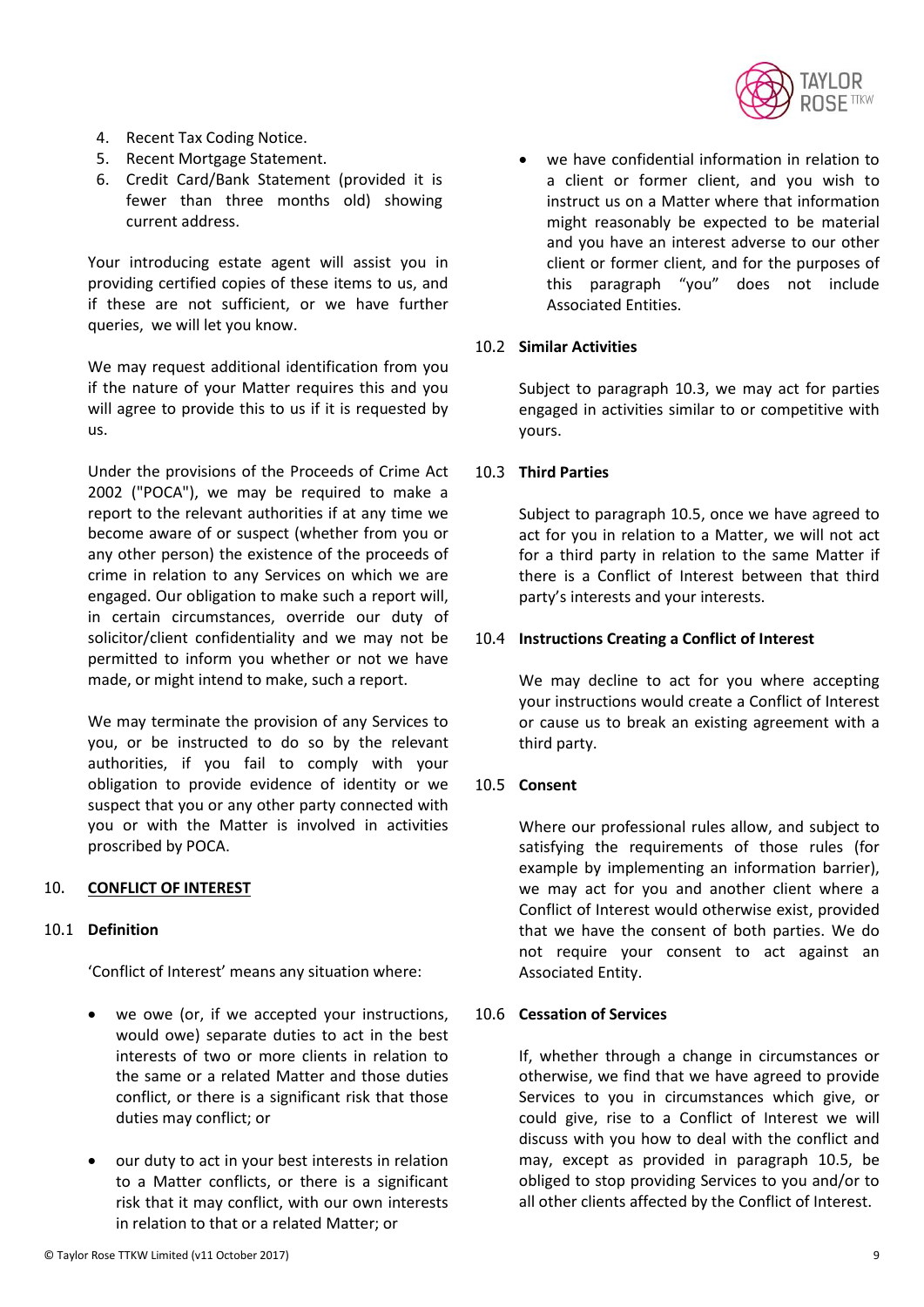

#### 11. **INFORMATION AND CONFIDENTIALITY**

# 11.1 **Information About You**

We may use the information which you provide, or which we obtain through our dealings with you, for the provision of Services and may give it on a confidential basis to our Directors, employees and agents. We may use it to administer your account with us, including tracing and collecting any debts.

We may also use it to ensure the safety and security of our premises (where we may also use CCTV); for fraud prevention purposes (including verification checks for our money laundering obligations); to assess client satisfaction (such as by asking you to participate in surveys); and to help improve our services generally.

We may also use it to contact you by letter, telephone, e-mail or otherwise about our services and about events such as seminars and conferences and to send you briefings and similar material. By signing and returning a copy of any Engagement Letter (where asked to do so) you are agreeing that we may use your contact details and information as set out above. If you do not wish to be contacted, please tick the box provided before returning the copy of the Engagement Letter.

Sometimes we ask other companies or people to do typing/photocopying/other administration duties on our files to ensure that task is done promptly. On occasion, we may use the services of companies or people outside the EEA. We will always seek a confidentiality agreement with these outsourced providers. If you do not want your file to be outsourced, please tell us as soon as possible.

# 11.2 **Information About Your Matter**

We may provide updates about your matter to other interested parties, for instance: in property transactions to estate agents, developers, mortgage brokers, lenders, solicitors acting on the other side and management companies; in litigation matters, to insurers, brokers and Solicitors acting on the other side. If you have any concerns regarding the updates or information being provided relating to your matter then please make us aware immediately.

### 11.3 **Our Duty of Confidentiality**

We will treat any information which is confidential to you and which we obtain as a result of acting for you as strictly confidential, save:

- for the purpose of acting for you; or
- for disclosures to our auditors or other advisers or for the purposes of our professional indemnity insurance; or
- as otherwise required by law or other regulatory authority to which we are subject.

We may refer publicly to your name as a client of ours, provided we do not disclose any information which is confidential to you.

We shall be under no duty to disclose to you (or take into account in the course of providing the Services) any information acquired by us in acting for any other client or any information in respect of which we owe a duty of confidentiality to a third party.

# 11.4 **Your Duty of Confidentiality**

Our advice and other communications with you are confidential and may not, without our consent, be disclosed by you to any third party (other than to your employees and agents who require access and who do not disclose it further) or otherwise made public except as required by law or other regulatory authority to which you are subject.

If, as a result of our acting for you, you acquire any information in respect of which we notify you that we owe a duty of confidentiality to a third party you will keep it confidential and not use it without our consent.

# 12. **CUSTODY, RETENTION AND TRANSFER OF DOCUMENTS**

We will, at your request, either during the provision or after completion of any Services, release to you or to your order Your Documents and Documents Held For You, provided that we are not at the time exercising our right to retain documents pending payment of outstanding fees and expenses or are prevented by any court order, undertaking or other legal constraint from doing so. We may copy all of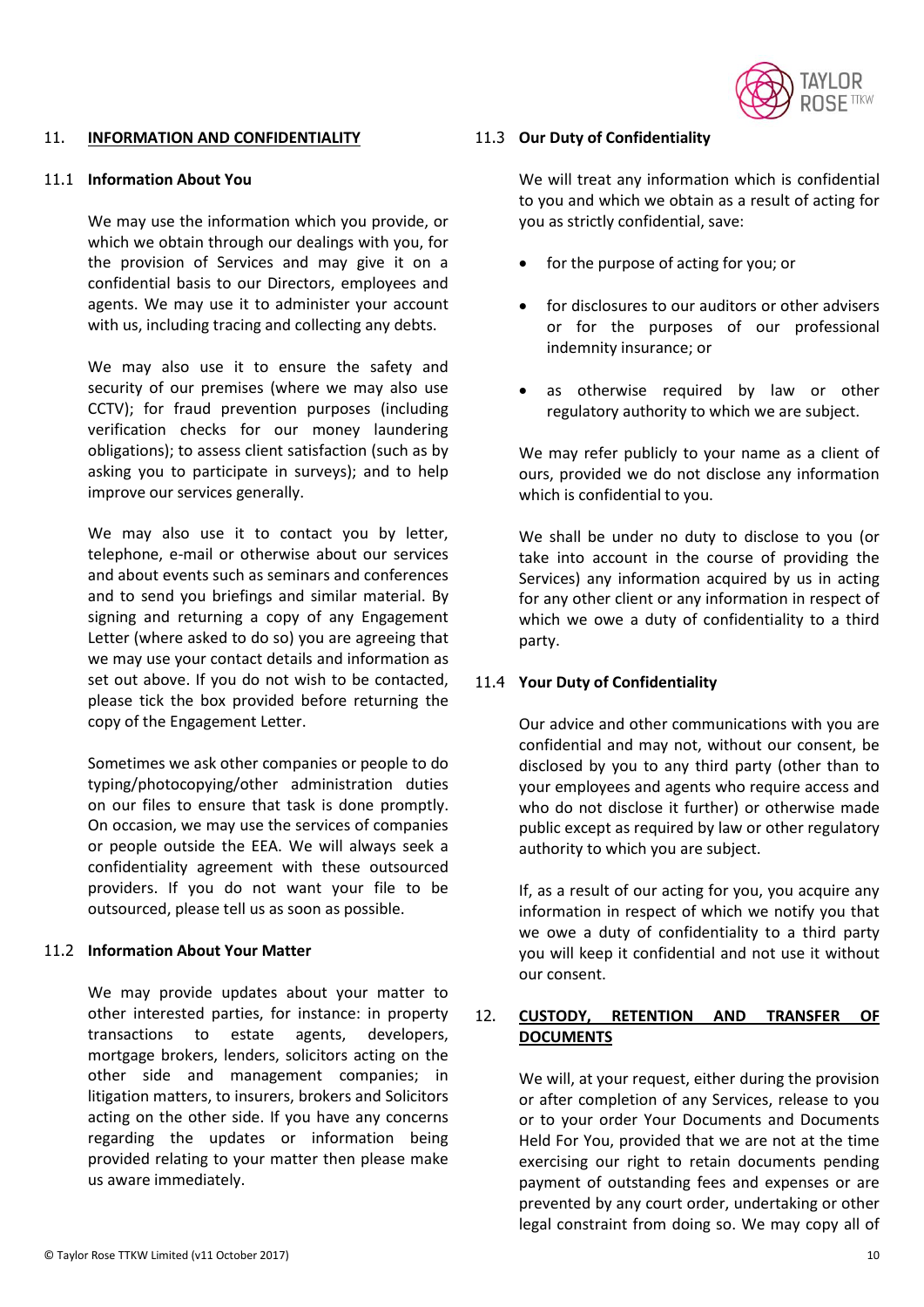

Your Documents and Documents Held For You before releasing them.

We may at any time scan, microfilm, or otherwise make electronic copies or images of any Documents (other than Documents held in safe custody), destroy the originals and thereafter hold the Documents only in such copy or image form. Unless expressly agreed otherwise in writing we will keep all Documents whether in original, copy or imaged form for a minimum of six years, after which we may destroy them and any copies or images of them.

We may agree to store title deeds, wills and other especially valuable Documents in safe custody for you if you require and, if we do, we will not, without your consent, destroy any such documents.

We do not accept responsibility for the loss or damage of any item which we hold on your behalf unless we expressly agree in writing to the contrary.

After completing the work, we will be entitled to keep all your papers and Documents whilst there is still money owed to us for fees and expenses. We will keep our file of your papers for up to six years, except those that you ask to be returned to you. We keep files on the understanding that we can destroy them six years after the date of the final bill. We will not destroy documents you ask us to deposit in safe custody. If we take papers or Documents out of storage in relation to continuing or new instructions to act for you, we will not normally charge for such retrieval. However we may charge you both for time spent producing stored papers that are requested as well as reading correspondence or other work necessary to comply with your instructions in relation to the retrieved papers.

#### 13. **INTELLECTUAL PROPERTY RIGHTS**

# 13.1 **Copyright**

We retain copyright and all other intellectual property rights in all documents and other works we develop or generate for you in providing the Services (including know-how and working materials as well as final documents). We now grant you a non-exclusive, non-transferable, nonsublicensable licence to use such documents or

other works solely for the Matter to which the Services of developing or generating them relate and not otherwise. If you do not pay us in full for our Services in relation to that Matter in accordance with paragraph [8.2](#page-7-0) we may, on giving you notice, revoke that licence and only re-grant it to you once full payment has been made.

#### 13.2 **Opinions from Barristers and other Third Parties**

We may retain, for our subsequent use, a copy of the advice or opinion of any barrister or other third party given in written form (or any note of any advice or opinion) obtained in the course of providing the Services. Any barrister or other third party will be instructed on the basis that any such advice or opinion will be so retained.

If we retain a copy of any advice or opinion in this manner we will take all reasonable steps to conceal information (such as names, addresses or descriptions) which might reasonably enable you to be identified.

# 14. **JOINT INSTRUCTIONS**

Where we agree to work on a Matter for more than one client jointly, the rights and obligations of the joint clients to us in relation to the Services will be several (save for obligations to pay money to us, which will be joint and several).

Each joint client irrevocably permits us to disclose to any other of the joint clients at any time any information which we would otherwise be prohibited from so disclosing by virtue of our duty of confidentiality. If any joint client ends this permission during the provision of the relevant Services, or if a Conflict of Interest otherwise arises between joint clients, we may suspend or terminate the provision of Services related to that Matter to one or more of the joint clients.

If any joint client asks us to transfer documents we will deliver Your Documents to, or to the order of, the joint client who delivered them to us. We will retain any Documents Held For You and will supply copies to each joint client, making the originals available at one of our offices for inspection by any joint client on reasonable prior written notice.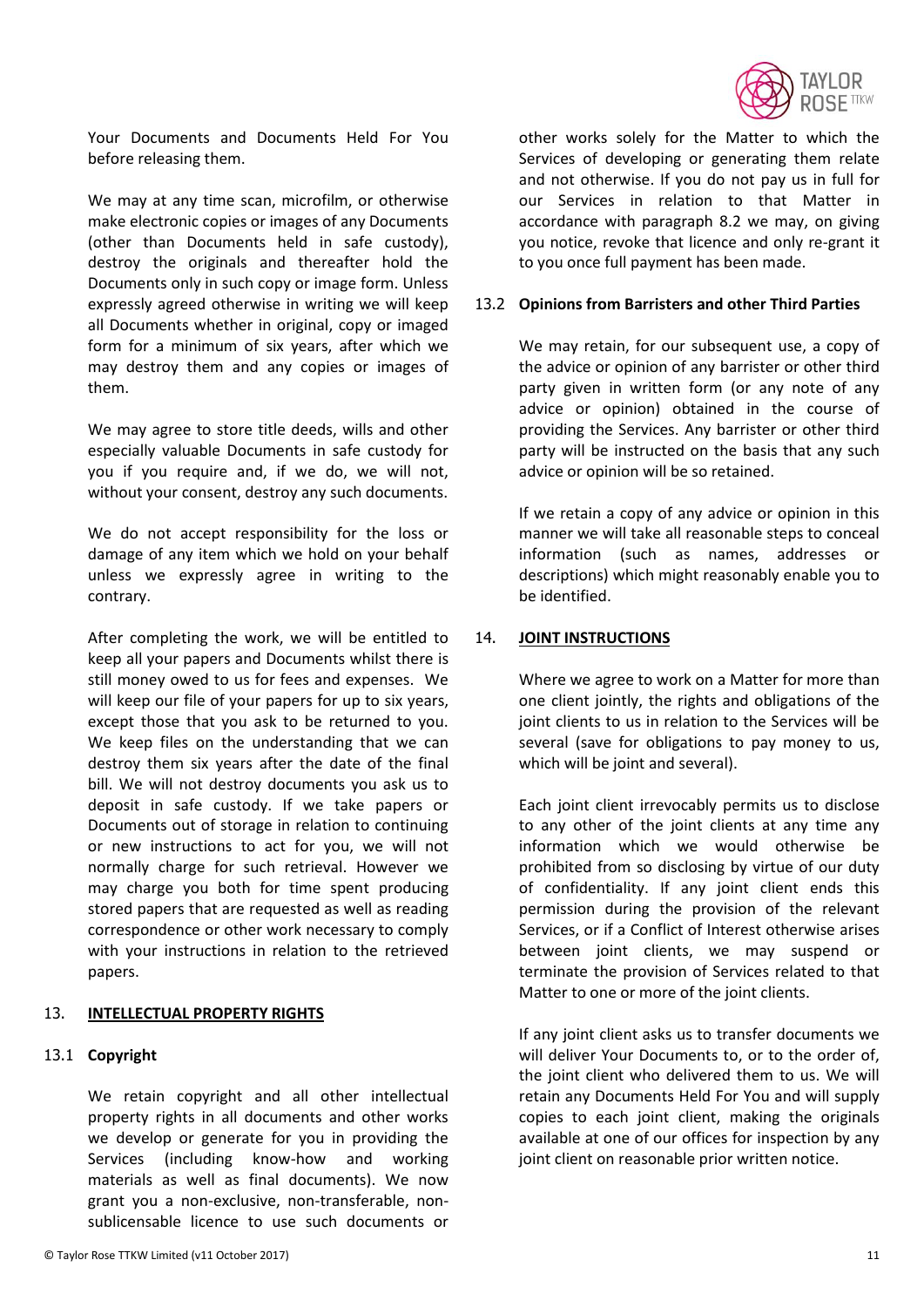

# 15. **PROVISIONS RELATING TO CONVEYANCING MATTERS**

### 15.1 **Green Deal Scheme**

The Green Deal Scheme is a Government-driven initiative to allow for a loan to be provided on a property for the improvement of its energy efficiency. The loan is repayable on a monthly basis, in conjunction with the power bills on the property. The loan will run with the property unless it is repaid on the sale or transfer of the property.

The seller(s) of the property are required, by law, to disclose the existence of any Green Deal loan on the property they are selling, or they may become liable for repaying the outstanding debt, even after they have sold the property. The Estate Agent/Seller must disclose the existence of a Green Deal loan agreement prior to a sale being agreed. If the property is being sold at auction, the existence of a Green Deal loan agreement should be disclosed before the winning bid is made.

The purchaser on a normal sale should be given an EPC showing the Green Deal improvement or an EPC and a disclosure document showing details of the work carried out under the Green Deal Scheme. This disclosure document will be provided by the energy provider on completion of the work as well as details of the repayment amount, the unexpired term of the loan and details of the loan provider.

Disclosure of the Green Deal loan must be made at least 7 days prior to exchange of contracts and the Transfer Deed must contain the Purchaser's acknowledgement that they have received notice that the property is a Green Deal property.

Whilst there are no charges, restrictions, notices or cautions registered when a property is a Green Deal property, the mortgage lender must be notified of the existence of the Green Deal loan because the borrower / new property owner is taking on another loan which runs with the property.

If this applies to you, the client care letter sent to you with this Terms of Business or referring you to this Terms of Business will have confirmed further instructions.

Please note that we offer no guarantees/warranties in relation to the extent and nature of any works

undertaken under the Green Deal Scheme. It is your responsibility to ensure that you have satisfied yourself as to the extent, nature and repayment provision of any such works undertaken in accordance with the Green Deal Scheme.

We would recommend that all Green Deal loans be repaid by the seller on completion of the property transaction, as the value of the property will undoubtedly have already taken into account the work undertaken under the Green Deal loan.

# 15.2 **Mortgage Fraud Safeguards**

Where we act for the Buyer and Lender, we will comply with the Lender's requirements that we fully disclose to them relevant facts which may affect the Lender's decision to provide the mortgage.

# 16. **INSURANCE**

We have a legal duty to tell you about our professional indemnity insurance. We have an obligation to carry such insurance and the Company maintains professional indemnity insurance in accordance with SRA requirements. The insurance is provided by Howden UK Group Limited, 71 Fenchurch Street, London EC3M 4BS under certificate number P15A298639P, covering our practice in England & Wales. Please note that if the Company has to make a notification under the terms of its professional indemnity policy, information about you and your file may be seen by our insurers.

# 17. **LIABILITY**

# 17.1 **Duty of Care**

We will use reasonable skill and care in the provision of the Services. Where we make an assessment for you, either expressly or by implication, of the likely level of risk associated with different potential courses of action, you accept that such assessment is made relying only upon the information and documents then available to us and cannot, therefore, be definitive.

Accordingly, such an assessment should only be used as one element in the making of any practical or commercial decision. You accept that the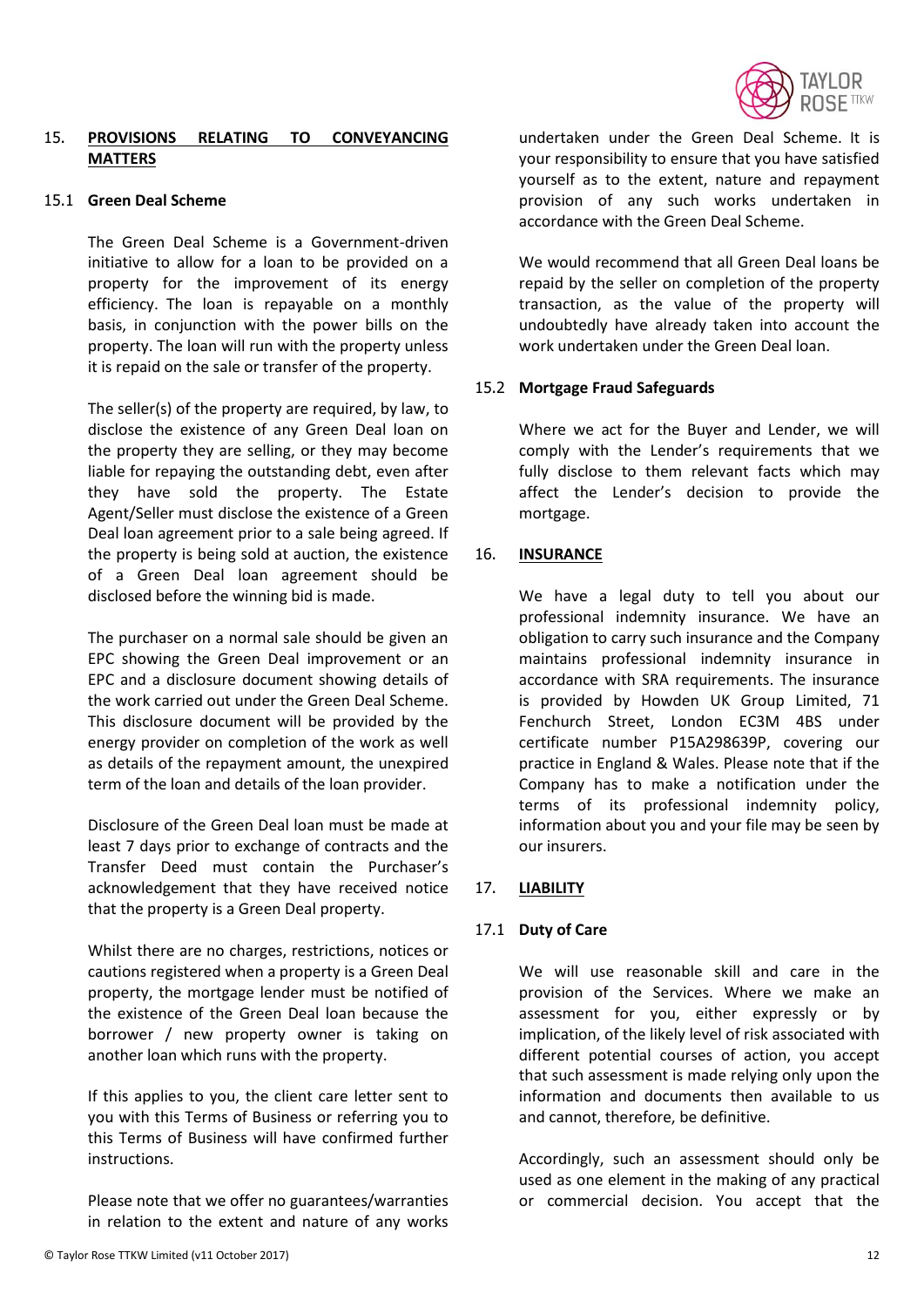

magnitude or acceptability of a risk is a matter for you.

### 17.2 **Third Parties**

The Services are provided to and for the benefit of you as our client and you alone. No other person may use or rely upon the Services nor derive any rights or benefits from them. The provisions of the Contracts (Rights of Third Parties) Act 1999 are to that extent excluded.

The Company alone will provide the Services and you agree that you will not bring any claim whether in contract, tort, under statute or otherwise against any Director, or any consultant to, or employee or agent of the Company or any service company owned or controlled by or on behalf of any of the Directors and those Directors, consultants, employees and agents shall be entitled to rely on the terms of this agreement insofar as they limit their liability.

# 17.3 **Drafts**

Where we provide draft or provisional advice or other materials, that advice or those materials are not to be relied upon as constituting our final view.

# 17.4 **Current Law**

The Services are provided in accordance with professional practice requirements and the proper interpretation of the law, as each exists on the date on which the relevant Service is provided. If there is any change in such requirements or the law, or their interpretation, after the relevant Matter has been concluded (or before that time but which could not reasonably be known by us at that time), we have no responsibility to notify you of, or of the consequences of, the change.

# 17.5 **Communication**

We shall communicate with you at the postal and email addresses and the telephone and fax numbers which you provide us with unless you ask us to use other addresses and numbers. You will notify us if you regard any particular type(s) of communications from us as confidential and the means by which you require us to make such communications and we shall have no liability to you arising out of your failure so to notify us.

Subject to any notification you may make to us under the previous paragraph, we shall not be required to encrypt, password-protect or digitally sign any email, or attachment, sent by us. We shall not be responsible for any loss or damage arising from the unauthorized interception, re-direction, copying or reading of e-mails, including any attachments. We shall not be responsible for the effect on any hardware or software (or any loss or damage arising from any such effect) of any e-mails or attachment which may be transmitted by us (save to the extent caused by our negligence or wilful default).

# 17.6 **Deadlines**

We will try to meet any deadline we agree with you for the performance of any Services but, unless we agree otherwise in writing in relation to any time, date or period for delivery or performance by us, time shall not be of the essence.

### 18. **PROPORTIONATE LIABILITY**

If you accept or have accepted any express exclusion and/or limitation of liability from any of your other professional advisers, our total liability to you arising out of the Services will not exceed the net aggregate of the amount for which we would otherwise have been liable after deducting any amount which we would have been entitled to recover from such adviser as a matter of law whether pursuant to statute or otherwise, but are prevented from doing so as a result of any such exclusion and/or limitation of liability.

#### 19. **EXCLUSION OF LIABILITY - GENERAL**

We shall not be liable for:

- any loss, damage, cost or expense arising from any breach by you of your agreement with us or any act or omission of any other person; or
- any advice or document subject to the laws of a jurisdiction outside England and Wales; or
- any advice or opinion given to you by any third party (whether or not nominated or recommended by us).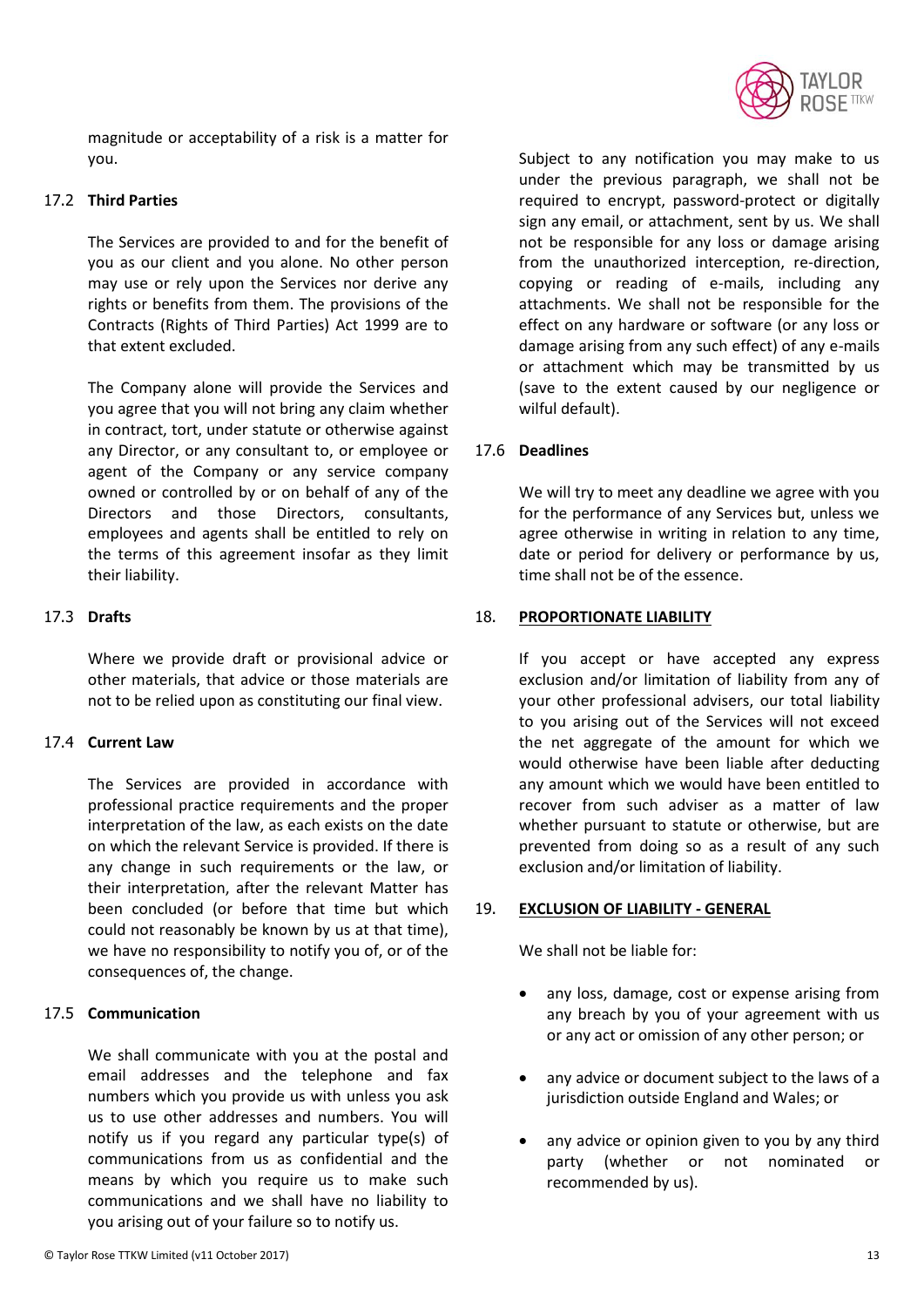

#### 20. **EXCLUSION OF LIABILITY FOR LOSS OF PROFIT**

We shall not be liable for any indirect loss or damage or any loss of profit, income, production or accruals arising in any circumstances whatsoever, whether in contract, tort, under statute or otherwise, and howsoever caused (including but not limited to our negligence or non-performance).

#### 21. **FINANCIAL LIMIT OF LIABILITY**

The aggregate liability of the Company and of all Directors, consultants to and employees and agents of the Company and any service company owned or controlled by or on behalf of any of the Company or the Directors in any circumstances whatsoever, whether in contract, tort, under statute or otherwise, and howsoever caused (including but not limited to our negligence or non-performance), for loss or damage arising from or in connection with the Services provided shall, in relation to each Matter, unless otherwise agreed, be limited to the sum of ten million pounds (£10,000,000).

### 22. **NON-EXCLUDED LIABILITIES**

Nothing in this agreement exempts us from liability arising from our fraud or reckless disregard of our professional obligations; or from our negligence resulting in death or personal injury; or where, in the case of a contentious business agreement, law or regulation prohibits the exclusion of such liability.

#### 23. **QUALITY STANDARDS**

Our own internal quality standards and our quality accreditations from Lexcel and CQS mean that we are subject to periodic checks by outside assessors. That could mean that your file may be selected for checking, in which case we would need your consent for inspection to occur. All inspections are conducted in confidence. If you prefer to withhold consent, work on your file will not be affected in any way. Since very few of our clients do object to this we propose to assume that we do have your consent unless you notify us to the contrary. We shall also assume, unless you indicate otherwise, that consent on this occasion will extend to all future Matters which we conduct on your behalf. Please contact us if we can explain this further or to advise us if you do not want your file to be inspected.

The Senior Responsible Officer for the Company will deal with any queries you may have in regards to the level of quality and standards provided by the Company. The Senior Responsible Officer is Paul Davis.

#### 24. **TERMINATION**

#### 24.1 **Completion of Services**

An agreement between you and us for the provision of defined Services ends on the completion of the provision of those Services. An open-ended agreement for the provision of Services ends six months after the last date on which we provided Services to you, unless we decide otherwise. Unless new or different terms are agreed, our acceptance of instructions to perform Services for you subsequent to the ending of any agreement gives rise, from the time of acceptance of the instructions, to a new agreement on these terms. If we provide you free of charge with any seminar, information, or other document after the ending of an agreement, such provision does not give rise to a new agreement.

#### 24.2 **Early Termination**

Either you or we may terminate the provision of all or any of the relevant Services at any time by giving written notice to the other. We will not do this without good and substantial reason, such as:

- the threat or risk of violence, injury or other danger to the physical, psychological or moral well-being of any Directors, consultants to and employees and agents of the Company and any service company owned or controlled by or on behalf of any of the Company or the Directors ; or
- your unreasonable behavior; or
- the discovery or creation of a Conflict of Interest; or
- your requesting us to break the law or any professional requirement; or
- the relationship of trust and confidence necessary between solicitor and client ceasing to exist between us; or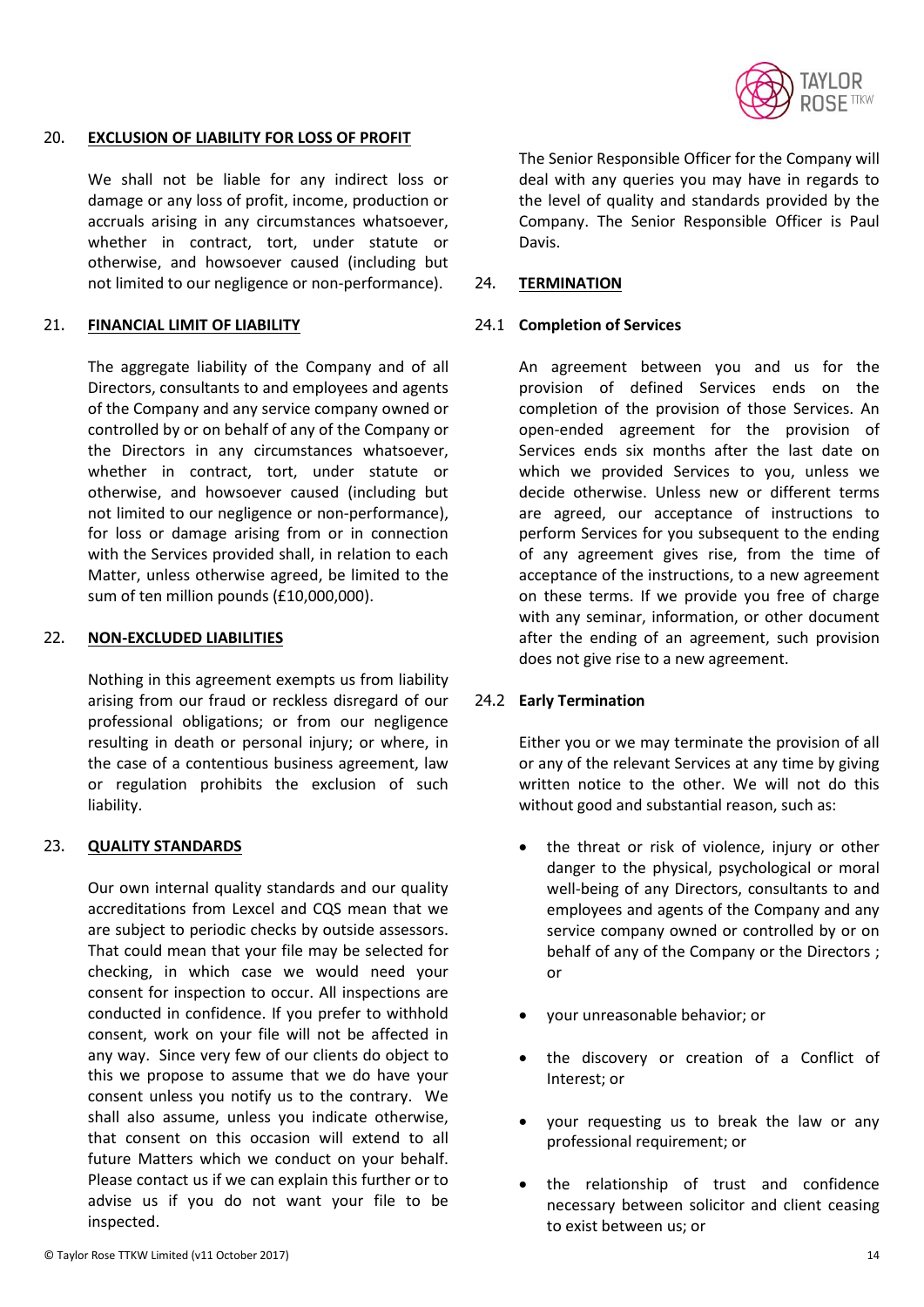

- your failure to pay to us any amount due, or money on account requested; or
- your insolvency; or
- your failure to give us adequate instructions; or
- our being forbidden to act by the National Crime Agency; or
- our reasonable belief that our continuing to represent you may cause damage to the professional or personal reputation of our firm or any of its personnel; or
- any other breach by you of these terms.

### 24.3 **Rights on Early Termination**

On early termination, by either you or us, you will remain liable to pay all fees and expenses incurred before termination and due under our contract or due on the basis of the time spent at our usual hourly rates, whichever is the less, together with any further fees and expenses for work necessary to transfer our files to another adviser of your choice. We can keep all your papers and documents while there is still money owed to us for fees and expenses. All our rights set out in these terms shall continue to apply even if we terminate the agreement.

# 25. **GENERAL**

# 25.1 **Financial Services and Insurance Mediation**

When we provide Services to you we are acting as your legal adviser. We are not authorised by the Financial Conduct Authority under the Financial Services and Markets Act 2000.

Where we provide Services to you in relation to a Matter which involves or relates to an investment, those Services may involve us in carrying on regulated investment activities. We can undertake those activities, but only on a limited basis where an exemption to that Act applies, including where those activities are closely linked to legal work we do for you. Nothing that we say or do should be taken as advice on the merits of any investment activity (whether under the Financial Services and Markets Act 2000 or otherwise). No communication from us will constitute or should be regarded as an invitation or inducement to engage in any investment transaction or other activity or to exercise any rights conferred by any investment. You are solely responsible for any decision you take to negotiate or enter into a proposed transaction and should do so based on your own assessment of its merits and risks. If you are in doubt over any of these matters, you should seek advice from an appropriately qualified financial adviser.

### 25.2 **Severability**

Each of these terms shall be severable and distinct from the others and if any term is held to be illegal, invalid or unenforceable, in whole or in part, the remaining terms shall not be affected.

# 25.3 **Equal Treatment / Equality and Diversity**

Consistent with our internal policies and procedures, we will not discriminate in the way we provide our Services on the grounds of race, colour, religion, nationality, ethnic origin, sexual orientation, gender, age, disability or marital status.

Taylor Rose TTKW is committed to promoting equality and diversity in all of its dealings with clients, third parties and employees. Please contact us if you would like a copy of our equality and diversity policy.

#### 26. **DISCLAIMERS**

# 26.1 **Tax**

Any work that we do for you may involve tax implications or necessitate the consideration of tax planning/strategy. We are not qualified to advise you on the tax implications of transactions you instruct us to carry out, or the likelihood of them arising. If you have any concerns in this respect, please raise them with us immediately so that we can, with your agreement, identify a source of professional assistance for you.

#### 26.2 **Planning in property transactions**

We will not advise you on the planning implications of your proposed purchase, unless specifically requested to do so by you, otherwise than by reporting to you on any relevant information provided by the results of the "local search".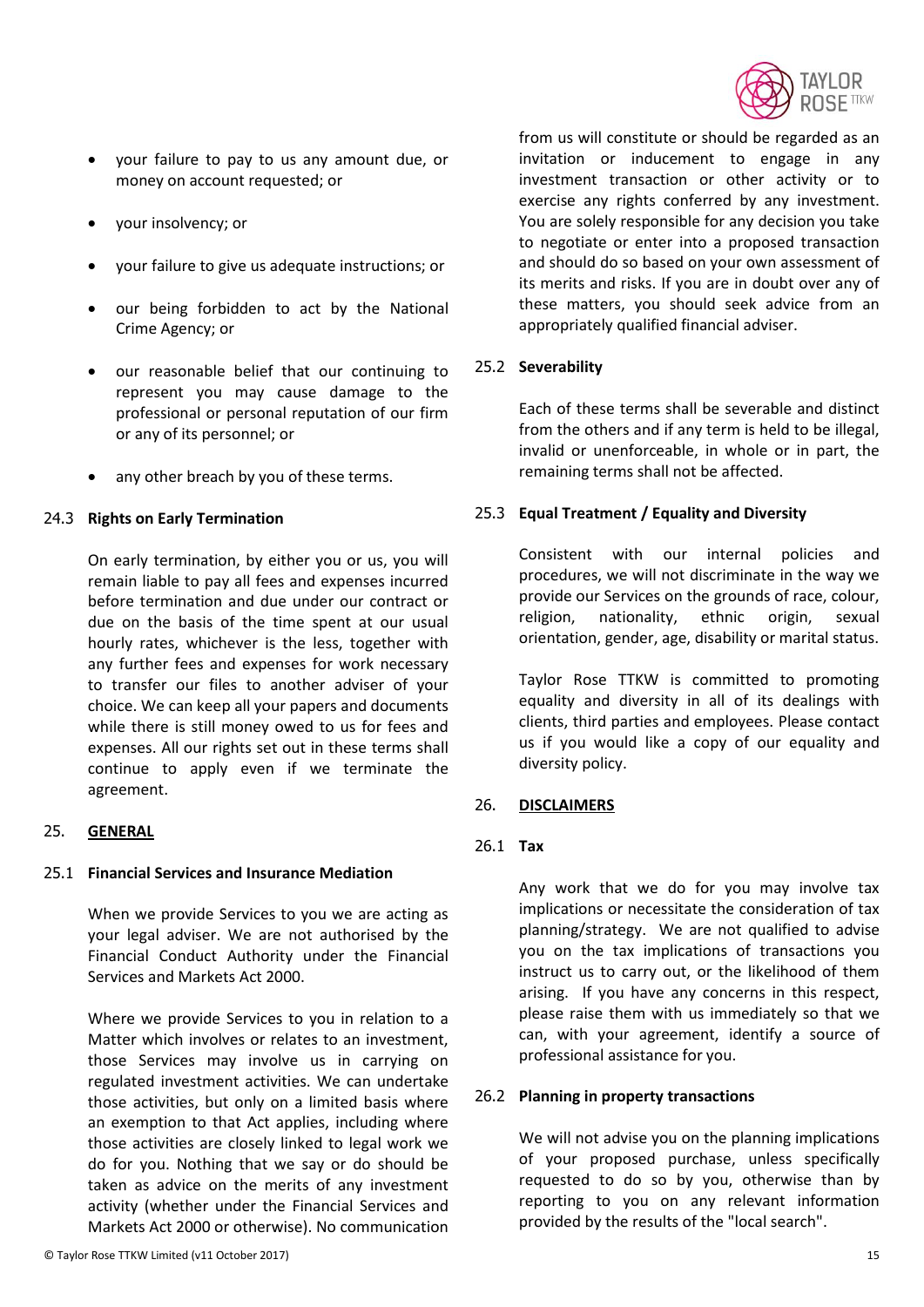

#### 26.3 **Other property disclaimers**

It is not our responsibility to carry out a physical inspection of the property but, if you wish us to do this for any reason, please make a specific request. We shall not advise on the valuation of the property or the suitability of your mortgage nor any other financial arrangements. We shall not advise generally on environmental liabilities where we shall assume, unless you tell us to the contrary, that you are making your own arrangements for any appropriate environmental survey or investigations. We may, however, need to obtain on behalf of your lender, at your expense, an environmental search.

### 26.4 **Contaminated Land**

We will not advise you about any issues relating to the possible contamination of any land which may be relevant to your purchase. We are not qualified to advise on the results of any search made in that respect and would only be able to report to you the actual results of such a search.

#### 27. **DATA PROTECTION**

#### 27.1 **Use of information**

We use the information you provide primarily for the provision of legal services to you and for related purposes including: updating and enhancing client records, analysis to help us manage our practice, statutory returns, legal and regulatory compliance. Our use of that information is subject to your instructions, the Data Protection Act 1998 and our duty of confidentiality. Please note that our work for you may require us to give information to third parties such as expert witnesses and other professional advisers. You have a right of access under data protection legislation to the personal data that we hold about you. We may from time to time send you information which we think might be of interest to you. If you do not wish to receive that information please notify our office in writing.

# 27.2 **Recording of calls**

Telephone calls may be recorded for training, quality, monitoring and regulatory purposes.

#### 28. **LAW AND JURISDICTION**

The terms upon which we provide Services to you are governed by, and shall be construed in accordance with, the Law of England and Wales. You and we each agree to submit to the exclusive jurisdiction of the courts of England and Wales, provided that we may in our sole and unfettered discretion commence proceedings against you in any other Court.

# 29. **REGULATIONS AFFECTING YOUR CANCELLATION RIGHTS**

# **The Consumer Contracts (Information, Cancellation and Additional Charges) Regulations 2013**

If we have not met you in person (because, for example, instructions and signing of the contract documentation is taking place by telephone/mail, e-mail or on-line  $-$  i.e. by way of a "distance" contract) or we have taken instructions and a contract has been concluded away from our business premises (because, for example, we have met with you at home  $-$  i.e. by way of an "offpremises" contract) and the contract was entered into on or after 14 June 2014, you may have the right to cancel this contract within 14 calendar days of entering into the contract without giving any reason. The Engagement Letter sent to you will confirm if that is applicable to your case.

The cancellation period will expire after 14 calendar days from the day of the conclusion of the contract.

To exercise your right to cancel, you must inform us of your decision to cancel this contract by a clear statement (e.g. a letter sent by post, fax or e-mail). We will communicate to you an acknowledgement of receipt of such a cancellation on a durable medium (e.g. by e-mail) without delay. To meet the cancellation deadline, you must send your communication concerning your exercise of the right to cancel before the cancellation period has expired.

Should you require the work to be commenced within the 14 calendar day cancellation period, you must provide your agreement to that in writing, by e-mail, post or fax to enable us to do so. By signing and returning a copy of the Engagement Letter/authority to act where the Company asks